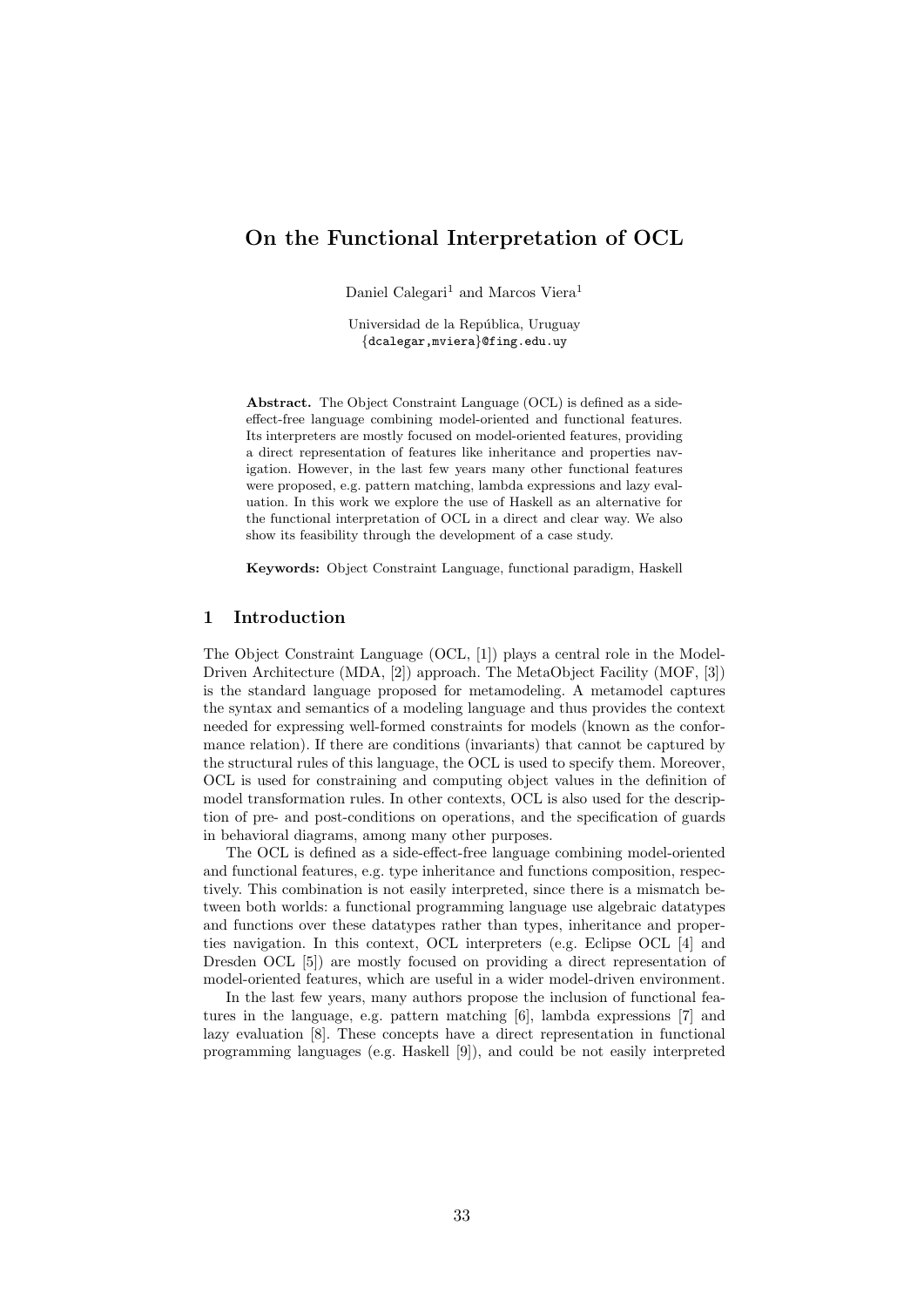following a model-oriented approach. Thus, a functional approach comes as a reasonable alternative for exploiting such features.

In this work we explore the use of Haskell as an interpreter for OCL with respect to its use for expressing invariant conditions in models. We tackle with the functional representation of model-oriented features in metamodels, models and OCL expressions, as well as with the semantic interpretation of many OCL aspects, e.g. its four-valued logic with the notion of truth, undefinedness and nullity. We also discuss the practical implications of this approach through the development of a case study<sup>1</sup>. This work tends to provide a different perspective on the interpretation of OCL. In particular, we claim that OCL can be interpreted in a direct and clear way, such that the needed functional infrastructure can be predefined and automatically generated. Moreover, the representation of OCL as an embedding of the language into Haskell could encourage functional programmers to get closer to the model-driven approach.

Although some knowledge of (Haskell) functional programming is needed to fully understand the code presented in this paper, we believe that the main ideas and solutions we propose can be understood by non-functional experts.

The remainder of the paper is structured as follows. In Section 2 we present related work on the interpretation of OCL in many semantic domains. In Section 3 we provide a brief introduction to some of the Haskell features used in this paper. In Section 4 we introduce how metamodel and models can be represented in Haskell. Then, in Section 5 we describe the functional interpretation of the main aspects of OCL, and in Section 6 we take a step further and introduce how a functional approach provides a direct and clear interpretation for many advanced OCL features proposed in the literature. Finally, in Section 7 we present some conclusions and an outline of future work.

## 2 Related Work

Some authors propose the inclusion of functional aspects in the syntax and semantics of OCL, e.g. lazy evaluation [8], pattern matching [6], functions definition [10], and lambda expressions [7]. They are expected to be implemented in any OCL interpreter, without a specific functional counterpart for its interpretation. In [11] the author proposes the use of monoid calculus (a.k.a. list comprehension in functional programming languages) for the interpretation of collection operations. These aspects will be subject of study in Section 6.

There are many proposals defining the semantics of MOF and OCL in terms of a shallow embedding of the language by providing a syntactic translation into another one, e.g. rewriting logic [12,13], and first-order logic [14]. These works are focused on providing semantics and a formal environment for verification. They neither consider functional aspects nor a functional interpretation of such aspects.

<sup>1</sup> Complete source code of our running example is available at https://www.fing.edu.uy/inco/grupos/coal/field.php/Research/ANII14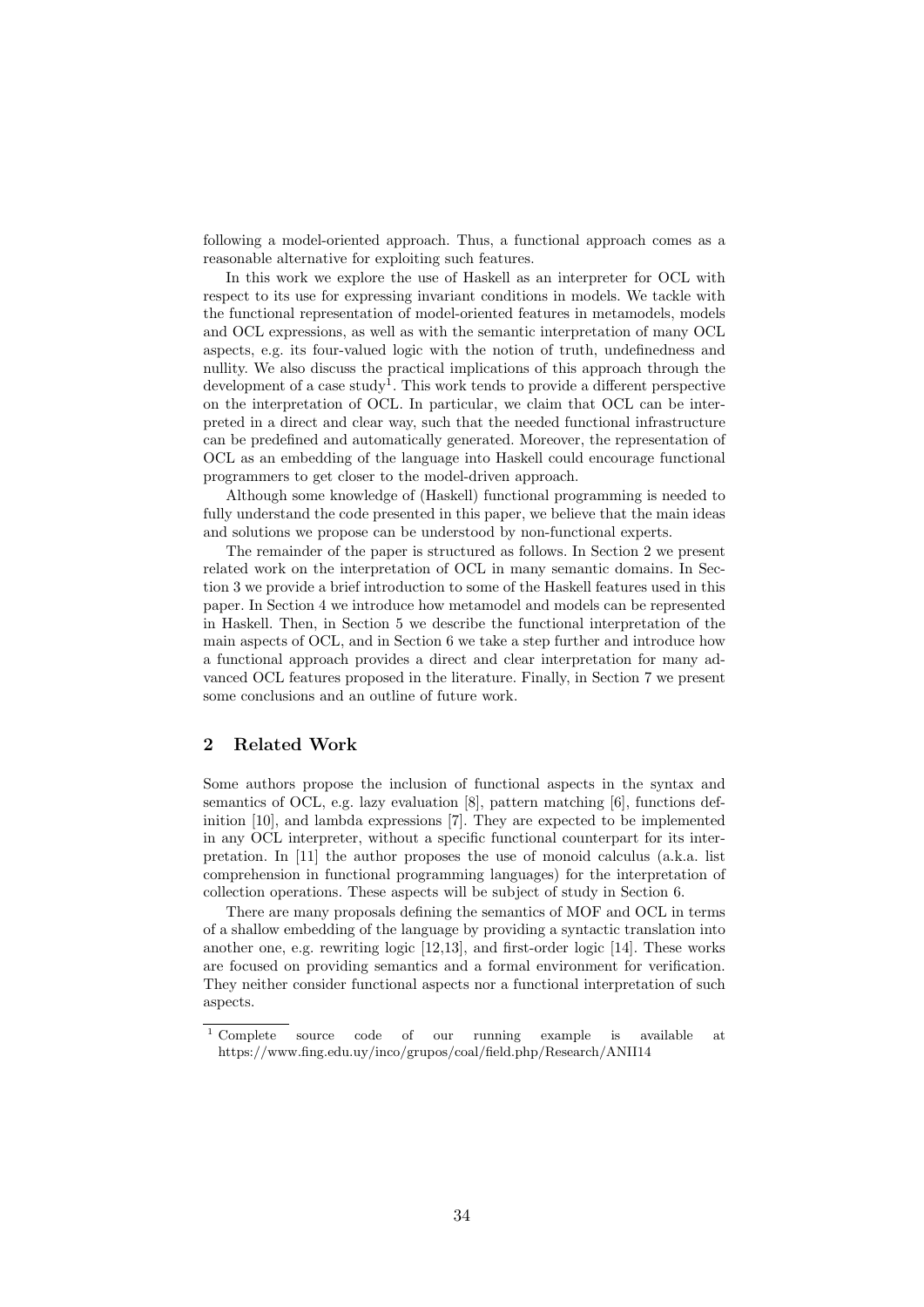Haskell was used for the implementation of OCL parsers and type checkers [15,16]. These works use the functional abstract syntax tree to translate the language into others, without giving a functional interpretation of the language. In [17] we propose the representation of MDA elements using Attribute Grammars which are expressed as Haskell expressions. We addressed the inclusion of OCL expressions for structural and semantic conformance checking, but we did not exhaustively study its representation.

The most related work is [18] in which the authors present a formalization using Isabelle/HOL (which can be considered a functional programming language) of a core part of OCL. This work is focused on a formal treatment of the key elements of the language rather than a complete implementation of it. It addresses many undesirable formal aspects, as those related with null and invalid values and provides detailed formal semantics for verification.

#### 3 Haskell Preliminaries

Haskell [9] is a purely functional, lazy and static typed programming language. In what follows we briefly introduce some basic features used in this paper.

Algebraic Datatypes New types are introduced in Haskel using Algebraic Datatypes, where the shape of its belonging elements is specified. For example:

data Maybe  $a = Just\ a\ |\ Nothing$ 

where *Maybe* is a type representing the existence of an element (*Just* constructor) or nothing (Nothing constructor). The constructors can have parameters. In the example the constructor *Nothing* has no parameters, while *Just* receives an element of type a. We say that a type is polymorphic on the types represented by the variables occurring on the left-hand side of the definition. Thus, the type is polymorphic on the type  $(a)$  of its elements, and can be instantiated with any type, e.g.: integers (*Maybe Int*), and characters (*Maybe Char*). Constructors are used in pattern matching; for example a function that states if a maybe type has something or nothing can be defined using pattern matching as follows:

isJust :: Maybe  $a \rightarrow Bool$  $isJust Nothing = False$ isJust (Just  $) = True$ 

Type classes In Haskell type classes declare predicates over types, a type fulfills such predicate if the methods of the class are supported for this type. For example, the following definition declares a class Monad, with methods return and  $(\gg)$ , being the last one an infix operator.

class Monad m where  $return :: a \rightarrow m$  $(\ggg)$  ::  $m\ a \rightarrow (a \rightarrow m\ b) \rightarrow m\ b$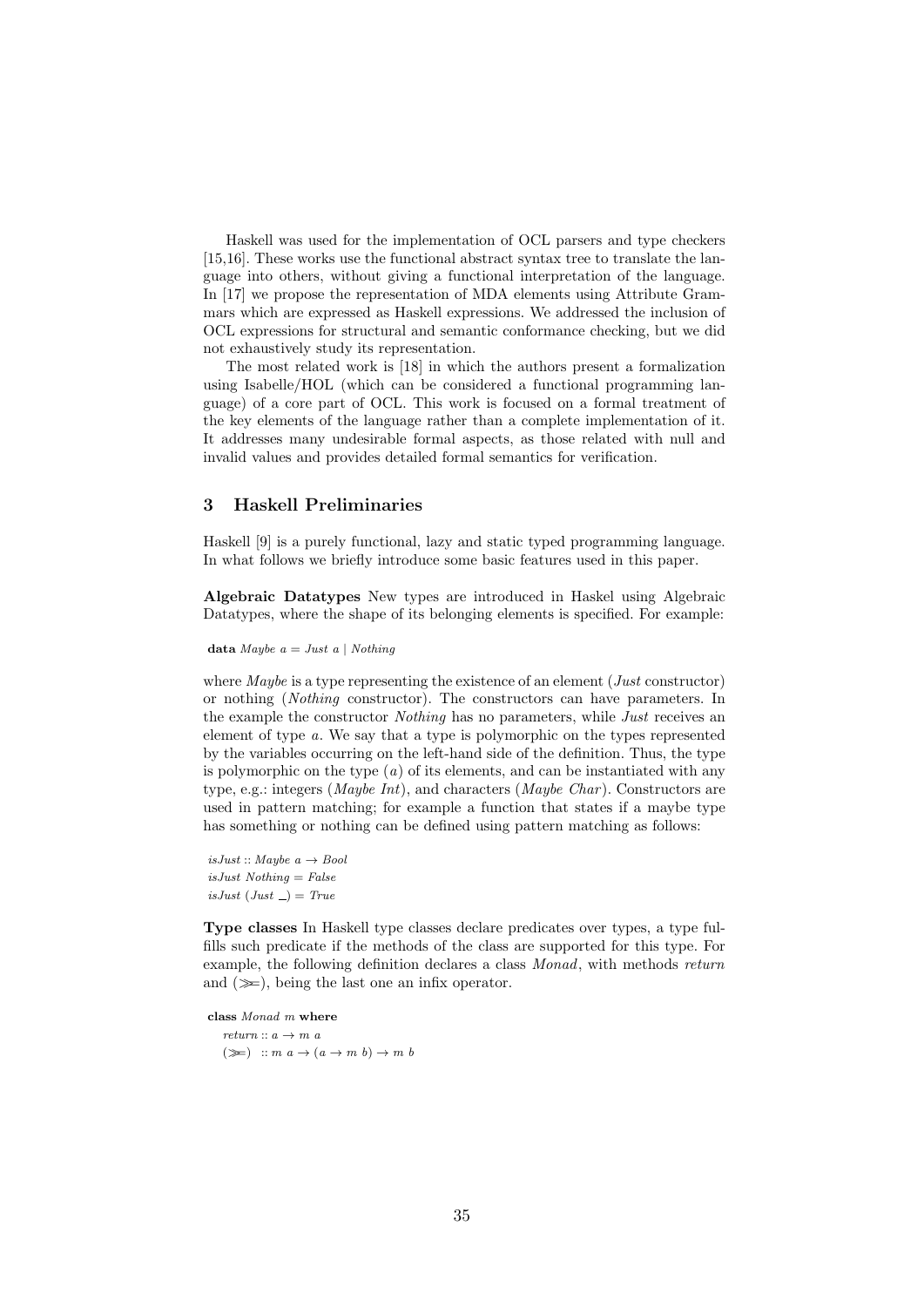Out of the class declaration, the types of the methods include a constraint stating the membership to the class (i.e. return :: Monad  $m \Rightarrow a \rightarrow m$  a). When a function uses a method of a class it inherits its constraints.

 $myReturn :: Monad \, m \Rightarrow a \rightarrow m \, a$  $m\eta R$ eturn  $x = return x$ 

Monads Monads [19] structure computations in terms of values and sequences of (sub)computations that use these values. This provides a mechanism to structure computations in an imperative-style, allowing to incorporate side-effects and state without loosing the pure nature of the language. Haskell monads follow the interface provided by the class Monad presented before. Provided that a type constructor  $m$  is a monad, then a value of type  $m$  a is a monadic computation that returns a value of type a. The function return is used to construct a computation from a given value. The bind function for monads  $(\gg)$  defines a sequence of computations, given a computation that returns a value of type a and a function that creates a computation  $(m b)$  given a value of such type.

# 4 Representation of metamodels and models

The OCL is used as a supplementary language for guaranteeing the conformance relation between a model and a metamodel. A model needs to satisfy the structural rules defined by its metamodel and also the OCL invariant conditions to become a valid (well-formed) instance of the metamodel.

In what follows we introduce how metamodels and models can be represented in Haskell, providing a functional basis for the interpretation of OCL. The representation can be automated by means of a model-to-text transformation.

Basically, a metamodel defines classes which can belong to a hierarchical structure. Some of them may be defined as abstract. Any class has properties which can be attributes (named elements with an associated type: a primitive type or a class) and associations (relations between classes in which each class plays a role within the relation). Every property has a multiplicity constraining the number of elements that can be related through it, and it can be related with another (opposite) property if there is a bidirectional association.

Consider the metamodel in Figure 1 which defines UML class diagrams composed by UMLModelElement with a name (property name). Classifiers (classes and primitive types like integer) are contained in packages (property namespace). Classes contain attributes (property attr), whilst attributes have a type (property typ). A class contains only one or two attributes (multiplicity  $1 \ldots 2$ ), and the Classifier class is not abstract. We decided to handle these aspects differently from UML class diagrams in order to have a more complete example.

Classes and hierarchies Each class is represented as a datatype with a constructor resulting from the translation of their properties. If the class does not have a superclass, then its constructor includes a field of type Int representing an unique identifier of any instance of such class<sup>2</sup>. Moreover, if the class has

<sup>&</sup>lt;sup>2</sup> This is required since Haskell data values do not have an identity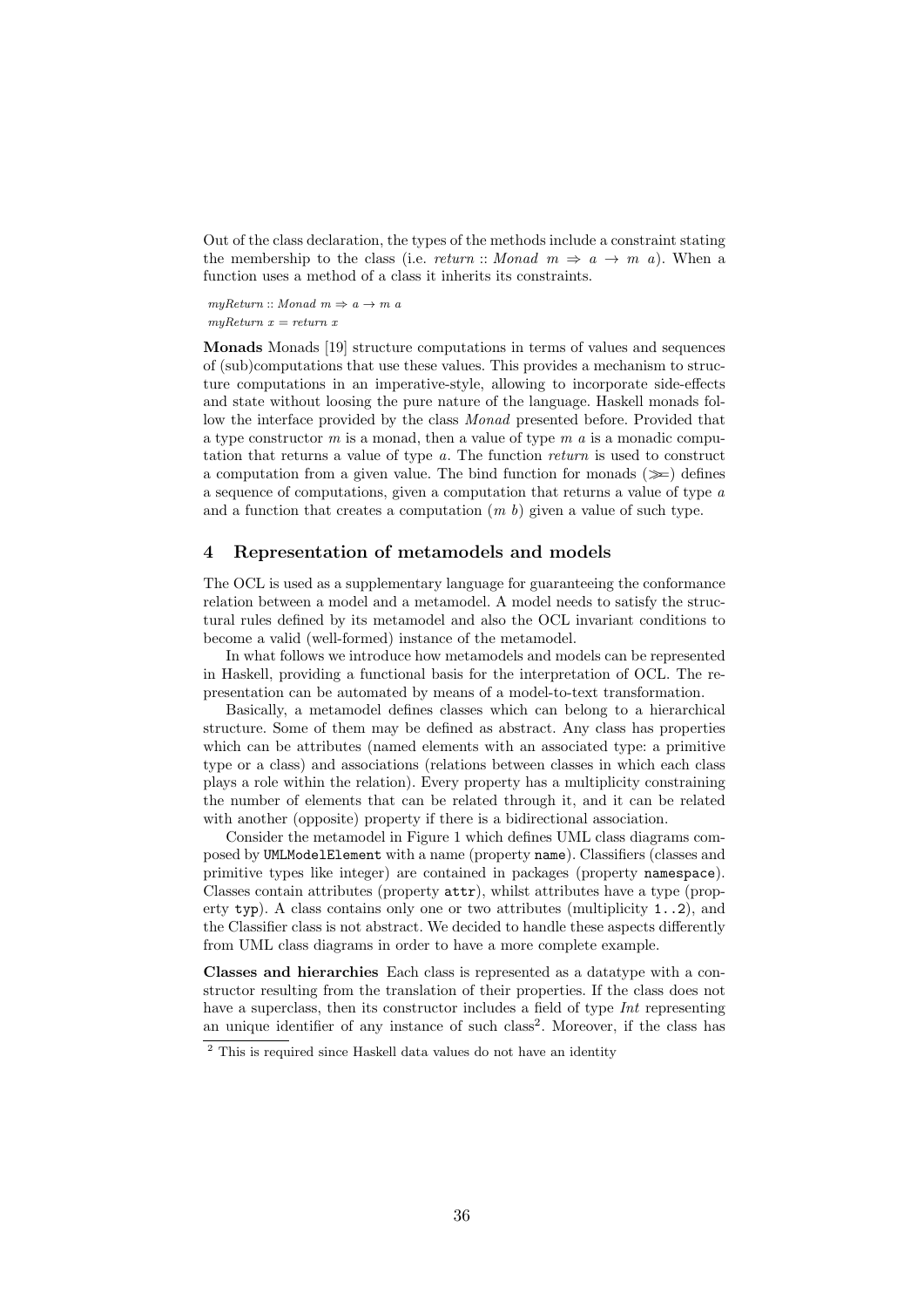

Fig. 1. UML class diagrams metamodel

subclasses, the production rule defines a field of type  $ClassCh$ , with Class the name of the class. This field defines one constructor for each subclass with its corresponding type. If the class is not abstract, then the child is wrapped with Maybe.

In Figure 2 we show the Haskell representation of the metamodel in Figure 1. Notice that for each class, there is a constructor for its corresponding properties. In the case of UMLModelElement at the top of the hierarchy, there is an  $Int$ field representing its identifier. Since Classifer is a class with non-abstract subclasses, it required the definition of  $\text{MaybeClassifier}Ch$  and  $\text{Classifier}Ch$ .

Datatypes and enumerations Primitive types as string, boolean and integer are mapped to their corresponding Haskell types. In the case of user defined datatypes, they are translated as we do with classes. An enumeration is translated to a datatype with a choice of constructors corresponding to their values.

Properties and multiplicities Within the context of the constructor corresponding to the class who owns a property, we translate a property typed with a primitive type as a field of the translated type. Moreover, if the property is typed with a non-primitive type, we translate the property as a field of type Int, representing the identifier of the element that must be related through the property. If the multiplicity accepts many elements, the type of the field is a list of elements, and if it is  $0.1$ , the type *Maybe* is used. More narrow multiplicities can be defined as OCL invariants as explained in Section 5.

In Figure 2 we can notice that within the constructor of UMLModelElement there are fields for their string properties kind and name, and in the case of Class, the property atts referencing their attributes is represented as a list of identifiers of those attributes. Since the multiplicity of atts is 1..2, we need to define an OCL invariant for checking it.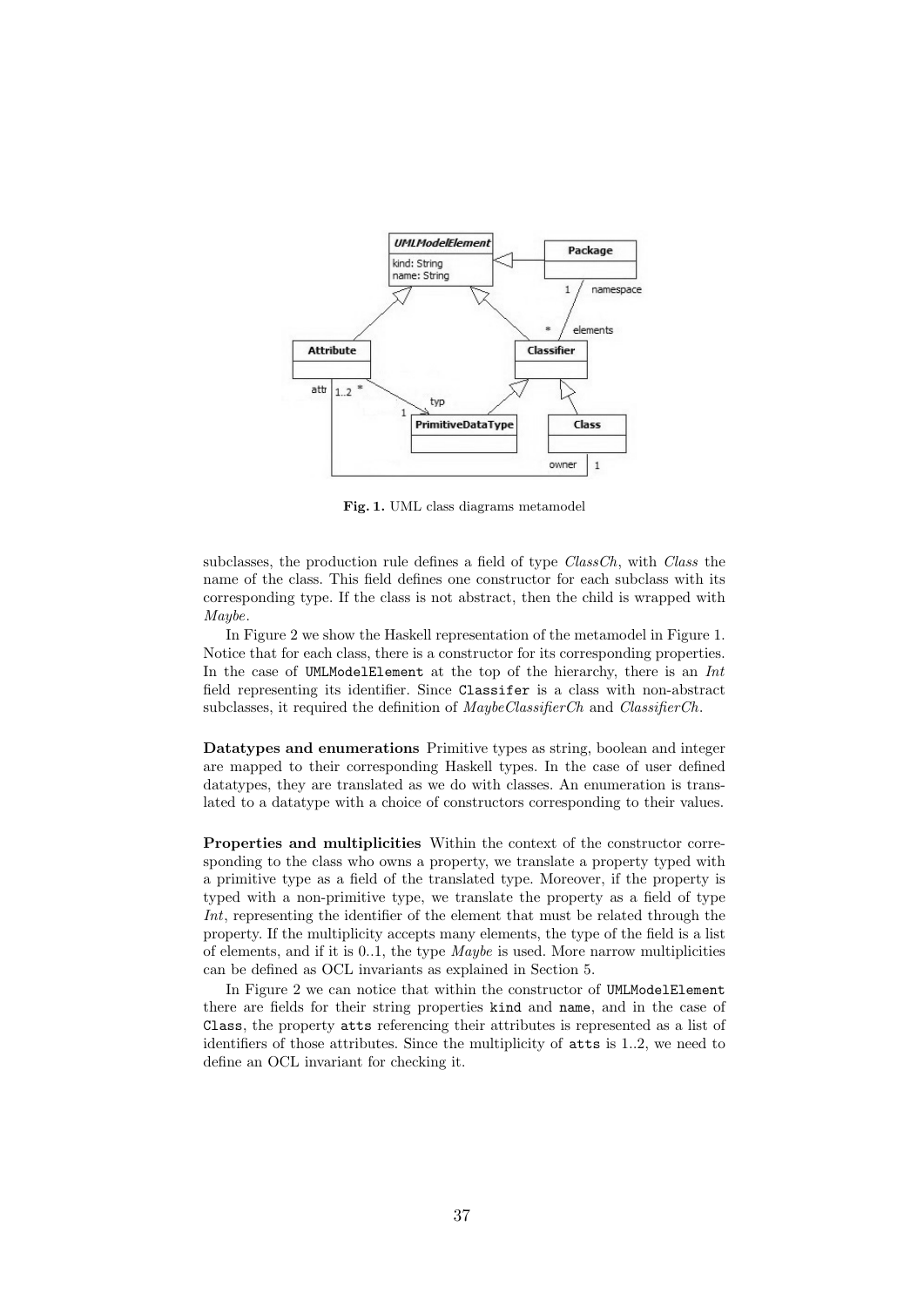```
-- UMLModelElement(oid:int, kind:String, name:String) + subtypes
data UMLModelElement = UMLModelElement Int String String
                                             UMLModelElementCh
data UMLModelElementCh = UMLMECAtt Attribute
                           | UMLMECPck Package
                           | UMLMECCla Classifier
  -- Attribute(typ:Classifier, owner:Class)
data \text{ } Attribute = Attribute \text{ } Int \text{ } Int-- Package(elements:Set(Classifier))
data Package = Package [Int]
  -- Classifier(namespace:Package) + subtypes
data Classifier = Classifier Int MaybeClassifierCh
type MaubeClassifierCh = Maube ClassifierChdata ClassifierCh = ClassifierChPri PrimDataTwo| ClassifierChCla Class
data PrimDataType = PrimDataType-- Class(atts:Set(Attribute))
data Class = Class | Int |
```
Fig. 2. Haskell representation of the UML class diagrams metamodel

Models A model can be seen as a collection of interrelated elements. For this purpose we define a root element with a constructor having a field (of type list) for every other metamodel element on top of a hierarchy (isolated classes and datatypes are considered hierarchies of one element).

The Haskell value in Figure 3 represents a model which satisfies the structural rules of the metamodel in Figure 1. It is composed by a persistent class of name ID within a package of name Package. The class has an attribute of name value and type String which is a primitive type. The model is represented as a list of UMLModelElement since it is the only root element in the metamodel.

Navigation and inherited properties The above interpretation does not focus on navigation through properties (elements are represented with identifiers) and inherited properties by metamodel elements. Moreover, property names are ignored in this basic representation. These essential aspects are considered as part of the OCL interpretation in Section 5.

## 5 Haskell-based representation of OCL

We consider a basic but powerful subset of OCL serving as a proof of concepts. It allows representing and user defined types and values, boolean connectives (e.g. and and or), basic primitive type operators (e.g.  $\lt$  and  $\gt$  for integers), operators for equality  $\epsilon$  = and inequality  $\epsilon$ , if-then-else expressions, the built-in allInstances, navigation through properties (.) and functions over collections.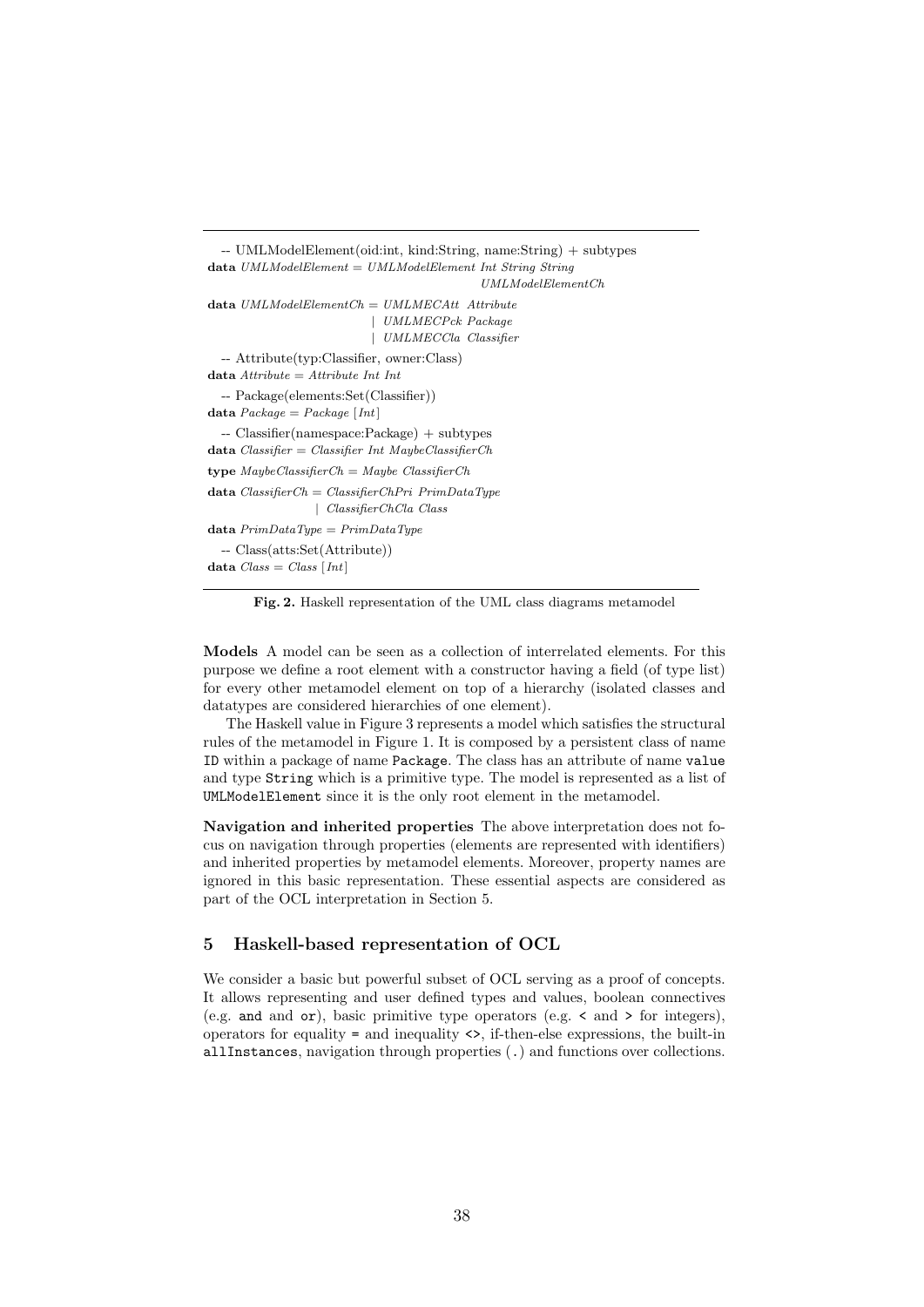```
data Model = Model (List UMLModel Element)type ListUMLModelElement = [UMLModelElement]--
example = Model[UMLModelElement 1 "Persistent" "Package" (UMLMECPck $ Package [2, 3])
  , UMLModelElement 2 "Persistent" "String" (UMLMECCla $ Classifier 1
    (Just $ ClassifierChPri PrimDataType))
  , UMLModelElement 3 "Persistent" "ID" (UMLMECCla $ Classifier 1
    (Just $ ClassifierChCla (Class [4])))
  , UMLModelElement 4 "Persistent" "value" (UMLMECAtt $ Attribute 2 3)
  ]
```
Fig. 3. Conforming model for the example

```
-- Inv1context Class inv:
  self.attribute->forAll ( a1 : Attribute: a2 : Attribute |
                           a1 <> a2 implies a1.name <> a2.name)
-- Inv2
context Class inv:
  Class.allInstances()->forAll (c : Class |
    c.attribute->iterate ( a:Attribute; result:Boolean=true |
                           result and a.type.namespace = c.namespace))
-- Inv3
context Classifier inv:
  if self.oclIsTypeOf(Class) then
     self.oclAsType(Class).attribute->size() > 0
  else
     True
  endif
```
Fig. 4. OCL invariants

As an example, consider the invariants in Figure 4 over the metamodel in Figure 1: (Inv1) there cannot be two attributes with the same name within the same class, (Inv2) a class and its attributes belong to the same package, and (Inv3) for every classifier, if it is a class it must have at least one attribute (multiplicity constraint).

In Figure 5 we show how these invariants can be translated into Haskell. Without delving into details yet, it can be seen that the translation mimics the structure of the OCL invariants. In fact, it can be automated. This is achieved due to the functional nature of OCL and the use of Haskell features like higherorder functions, infix operators, monads and type classes.

In what follows we show the main aspects of a functional OCL library, and the translation procedure from OCL invariants to our functional settings. The library is predefined and the OCL invariants can be automatically translated.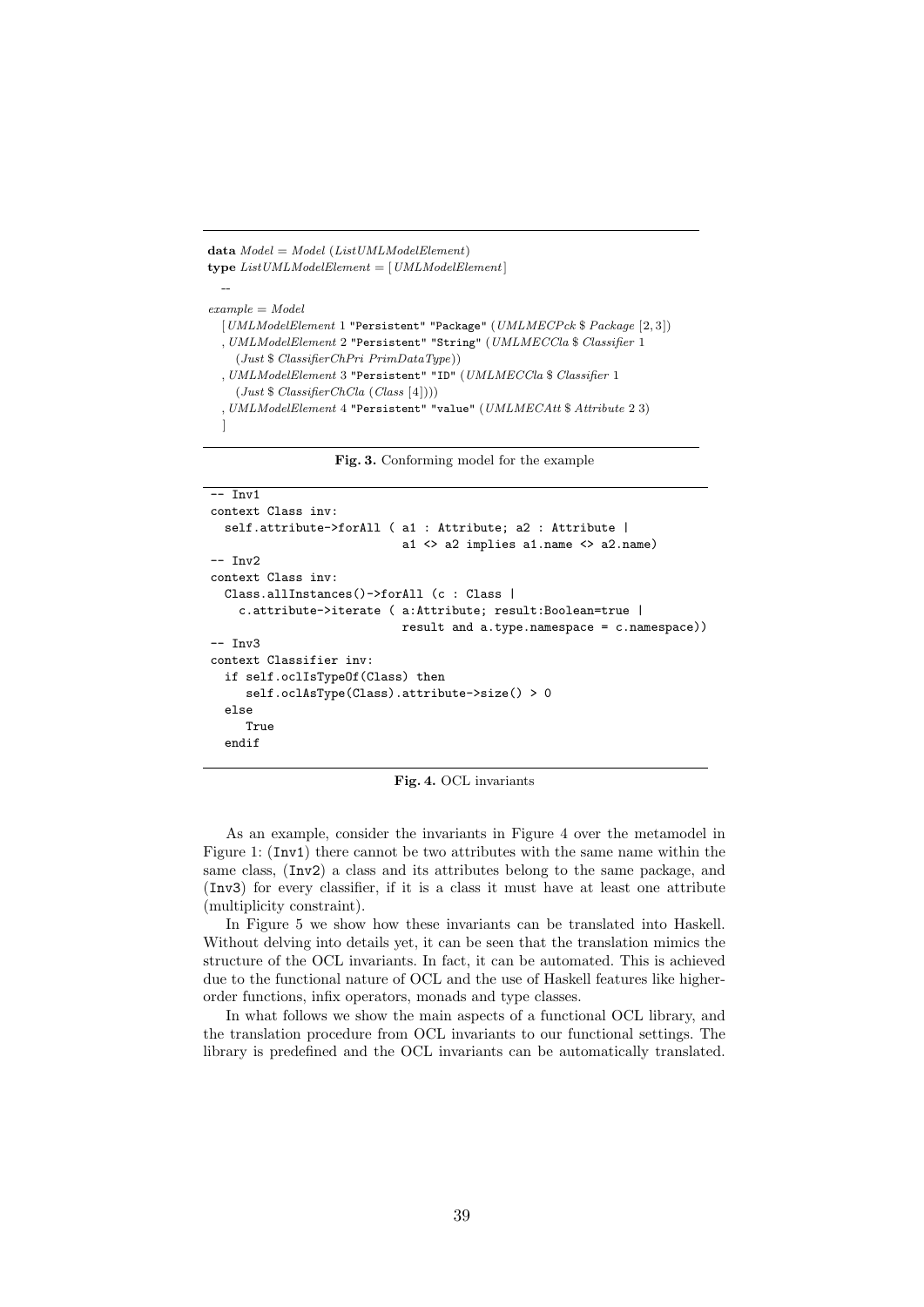```
-- \mathrm{Inv}1<br>chk1= context \_Class \ [inv1]inv1 self = ocl self |.| atts |\rightarrow| forAll (\lambda(Val (a1, a2)) \rightarrow\left( \text{od } a1 \right| \leq \mid \text{od } a2 \rangle \models \geq \mid ((\text{od } a1 \mid .| \text{ name}) \right| \leq \mid (\text{od } a2 \mid .| \text{ name}))) \circ \text{cartesian}-- Inv2
chk2 = context \_Class \ [inv2]inv2 = oc1 Class |.| allInstances |-\rangle for All (\lambda c \rightarrowocl c |.| atts |\rightarrow| iterate (\lambdares a \rightarrowocl res \left|\&\&\right| (ocl a \left|.\right| typ \left|.\right| namespace) \left|=\right|(ocl c |.] namespace))
                                                                   (Val True))
    - Inv3
chk3 = context \text{.} Classifier \text{ } [inv3]inv3 \; self = \; oclIf \; (ocl \; self \; | \; . | \; oclIsTypeOf \; _Class)((ocl \; self \; | \; . \; | \; oclAsType \; _Class \; | \; . \; | \; atts \; | \; \text{->} | \; size) \; | \text{->} | \; col \; (Val \; 0))(ocl (Val True))
```
Fig. 5. Invariants in Haskell

We also show how to define the functional infrastructure for accessing properties and navigating through them, which can also be automated.

#### 5.1 Functional OCL library

Invariants  $chk1$ ,  $chk2$  and  $chk3$  have type OCL Model (Val Bool), which can be read as an OCL expression that applies to a MOF model (represented by the type  $Model$ ) and returns a boolean value. The type  $OCL$  m a is a Reader monad, representing computations which read from a shared environment of type  $m$  (e.g. *Model*), and return a value of type  $a$  (e.g. *Val Bool*). A sequence of computations describes the navigation through properties and functions, and the shared environment (which is the model itself) can be used by the computations to look up the elements referred by others.

type *OCL*  $m a = Reader \, m \, a$ 

data Val  $a = Null | Inv | Val a$ 

In order to represent the OCL four-valued logic with the notion of truth, undefinedness and nullity, we define the type Val a for OCL values. An OCL value can be null  $(Null)$ , invalid  $(Inv)$  or a value  $(Val)$  of some type a. The value Val a allows both representing a boolean value, and any other typed value which can be useful for using OCL as a query language.

We define a specialized version of *return*, called *ocl* to construct OCL expressions from values.

ocl :: Val  $a \rightarrow OCL$  m (Val a)  $ocl = return$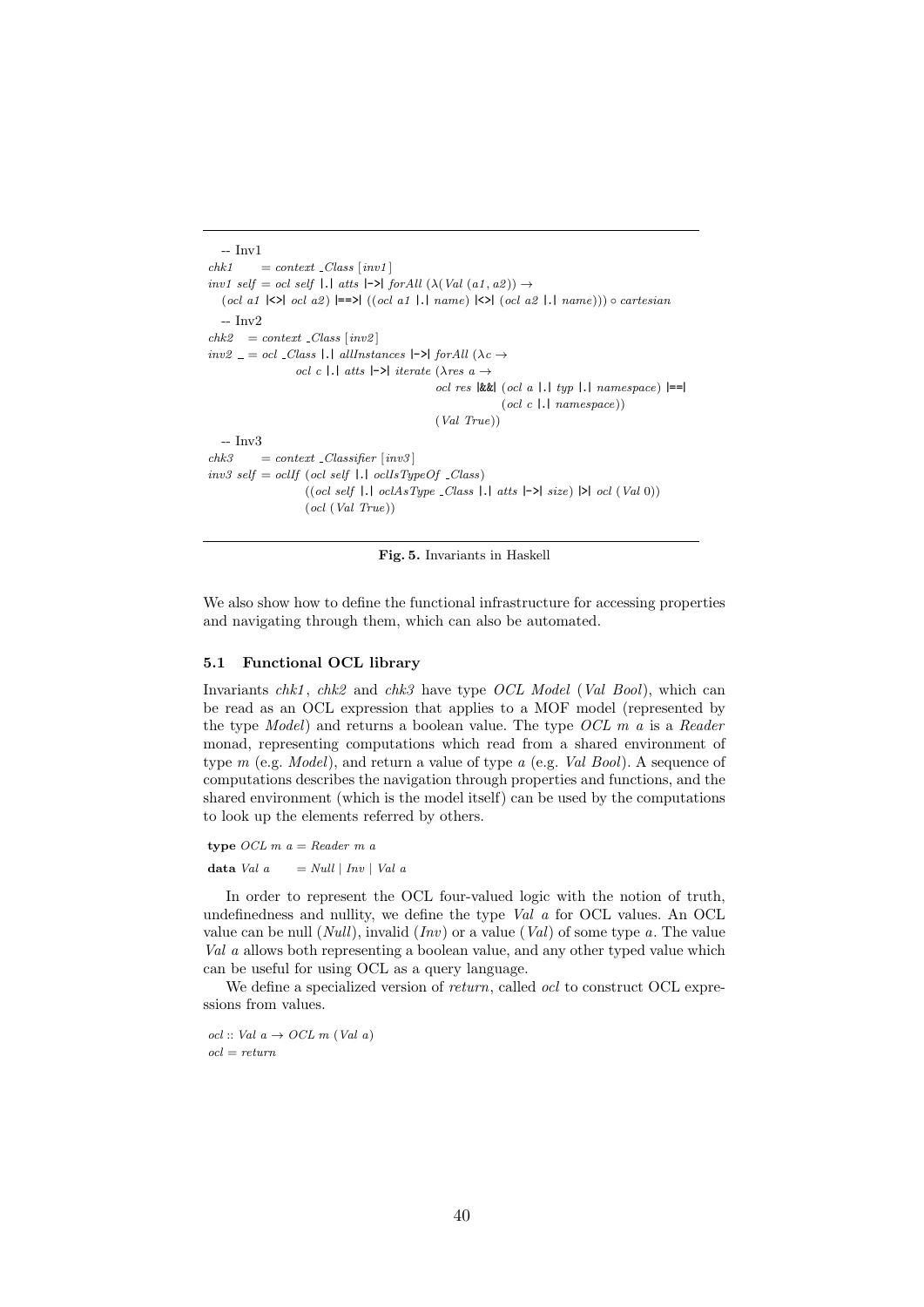For example, in the third invariant of Figure 5 this function is used to construct the boolean and integer sub-expressions *ocl* (*Val True*) and *ocl* (*Val* 0).

We defined specialized versions of bind for better representing the object navigation operator  $(|.|)$  and the collection navigation operator  $(|- \rangle)$ .

infixl $8$ |->|, |.|

```
(1,1) :: OCL m (Val a) \rightarrow (Val a \rightarrow OCL m (Val b)) \rightarrow OCL m (Val b)
(|.|) = (\ggg)(|-\rangle|) :: OCL m (Val [Val a]) \rightarrow (Val [Val a] \rightarrow OCL m (Val b)) \rightarrow OCL m (Val b)(-\lambda) = (\ggg)
```
In the first invariant of Figure 5, the fragment (*ocl a1* 1.1 *name*) defines an OCL computation that, having an Attribute a1 and the function name, that given an Attribute defines an OCL computation that returns the name of such Attribute, applies name to al. Larger sequences can be composed, like this fragment of the second invariant (ocl  $a$   $\Box$  typ  $\Box$  namespace), that returns the namespace of the type of a given attribute. In this example we can notice the role of the Reader monad. In the representation of the metamodel (Figure 2) the elements only keep the identifiers of the other elements they are related to through properties. Then, for example, the function typ needs to access to the entire model in order to lookup the Classifier referred by the index provided by the Attribute. The Reader monad "silently" passes the given model through the sequences of computations.

The iterate OCL operator is almost directly translated to the fold recursion scheme of Haskell. We represent collections as Haskell lists.

iterate :: (Val  $b \rightarrow$  Val  $a \rightarrow OCL$  m (Val b))  $\rightarrow$  Val  $b \rightarrow$  Val [Val a]  $\rightarrow OCL$  m (Val b) iterate f  $b = pureOCL$  (fold  $f(b)$ )

Since we are dealing with monadic computations we have to use  $foldM$ , the monadic version of fold. We also need to take care of the cases were the collection we want to iterate is either an invalid or null value. This is expressed in the function  $pure OCL$ , which calls a given function only if a valid value is received. In other cases it just creates a computation returning an invalid or null value.

pure  $OCL$  ::  $(a \rightarrow OCL \ m \ (Val \ b)) \rightarrow Val \ a \rightarrow OCL \ m \ (Val \ b)$ pure OCL  $f$  (Val  $x$ ) =  $f$   $x$  $pureOCL$  = Inv = ocl Inv  $pure OCL$   $\_\ Null$   $=$  ocl Null

The rest of the collection operators can be implemented in terms of iterate. Although we decided to provide specific implementations, given that they all correspond to well-known functional programming abstractions, like map and filter. This also allows representing specific semantic aspects with respect to null and invalid values in each collection operator. For example, collect is almost directly translated to a monadic map.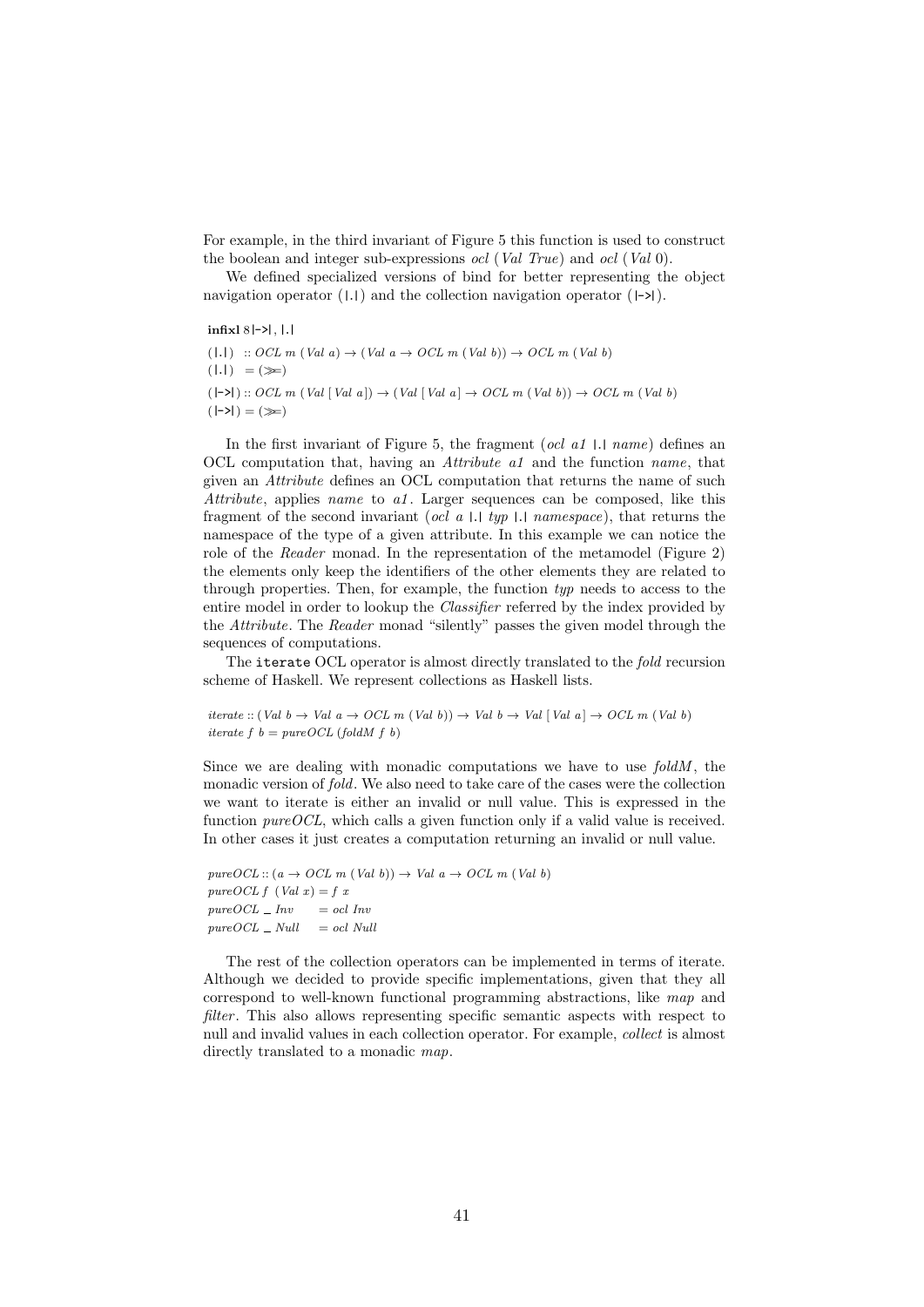$collect :: (Val\ a \rightarrow OCL\ m\ (Val\ b)) \rightarrow Val\ [Val\ a] \rightarrow OCL\ m\ (Val\ [Val\ b])$ collect  $f = pureOCL$  ( $\lambda l \rightarrow mapM$   $f$   $l \ggg$  ocl  $\circ$  Val)

The function context defines a computation that verifies a list of invariants in a given context. This is done by applying all the invariants to every instance of the given context  $(self)$ .

```
context :: (OCLModel m e, Cast m e a)
         \Rightarrow Val a \rightarrow [Val a \rightarrow OCL m (Val Bool)] \rightarrow OCL m (Val Bool)
context self invs = ocl self |.| allInstances |-\rangle for All (mapInvs invs)
```
The function *mapInvs* applies all the invariants *invs* to a given element, and creates a computation that returns true if all of them are satisfied. The invariants (e.g. those in Figure 5) are represented as functions from a given context (which we call *self* to keep the OCL terminology) to a boolean OCL computation.

In order to be able to declare invariants, monadic versions of the operators on the basic types had to be defined for the OCL computations.

```
(k\&\&\&\&\&\;::\; OCL \; m \; (Val \; Bool) \rightarrow OCL \; m \; (Val \; Bool) \rightarrow OCL \; m \; (Val \; Bool)e1 \& \& e2 = \text{lift}M2 \& \& e1 e2Val False \&\& = Val False
           &\&\& Val False = Val False
Val True &&& Val True = Val True
           \&\&\&\quad \qquad = Inv
```
Notice that (&&&) complies with the semantic rule: False AND-ed with anything (even invalid or null values) is False, satisfying a specific semantic aspect.

## 5.2 Accessing model elements

The following type classes provide functions to navigate through models. Instances of such classes have to be provided for any data type  $m$ , that represents a model, with top-level elements e, as shown in the Section 5.3.

class *OCLModel m e*  $|m \to e$  where  $elements :: m \rightarrow [e]$ 

The function *elems* of the class *OCLModel*, returns a list with the elements of a given model.

```
class \textit{Cast } m \textit{ a } b where
    downCast :: Val b \rightarrow Val a \rightarrow OCL m (Val b)upCast :: Val a \rightarrow Val b \rightarrow OCL m (Val a)
```
The type class Cast  $m$  a b provides functions for the model  $m$ , to downcast an element of a base class (represented by the type  $a$ ) to one of its derived classes (represented by the type a), and upcast an element of a derived class to one of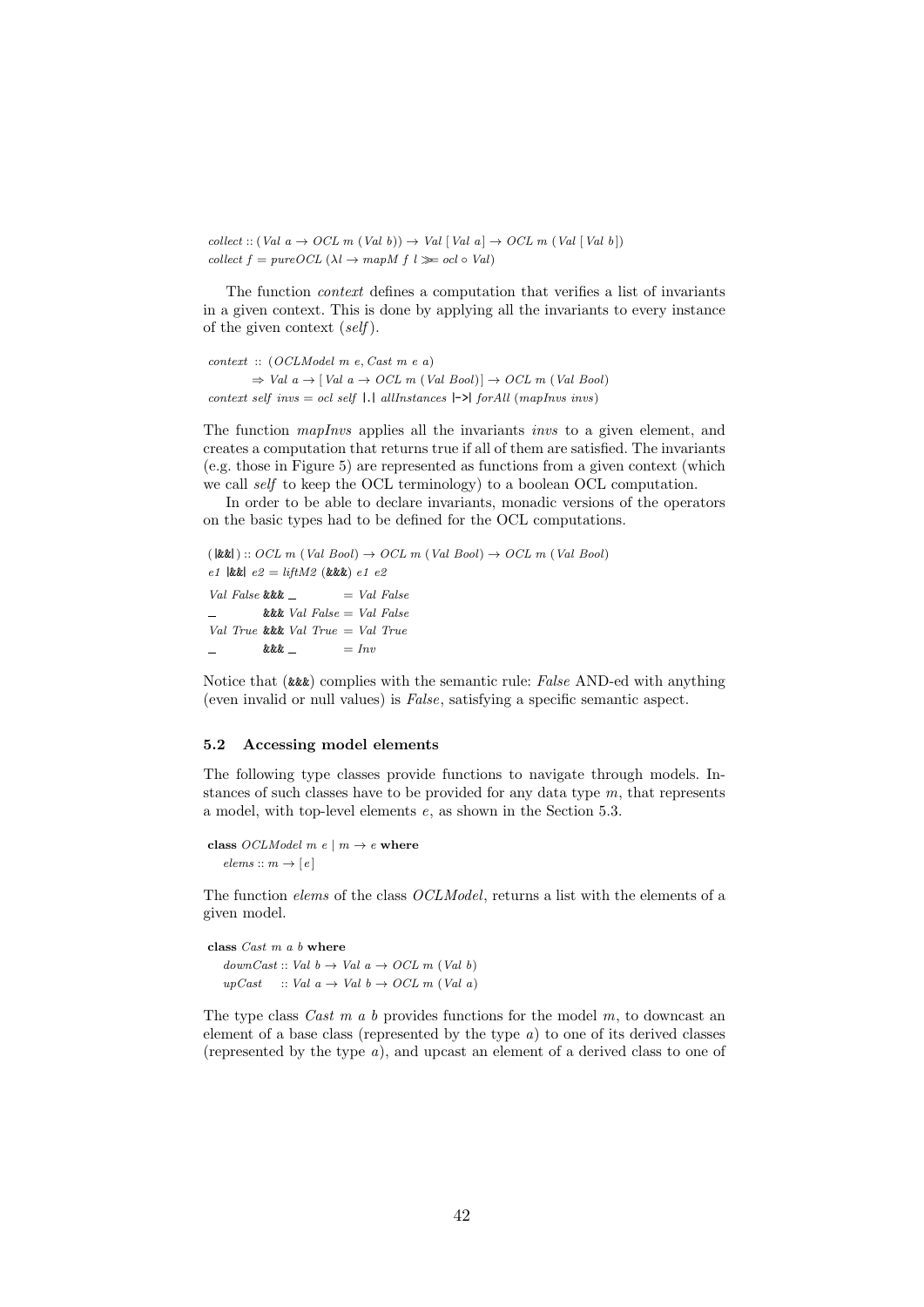its supertypes. In the casting functions, the first parameter is used to determine the type to which the element has to be casted and the second parameter is the element to cast. The results is an OCL computation that returns the casted value or invalid if the cast is not possible.

The casting functions are used, for example, to implement the oclAsType operation, that casts an element to a given type, if possible.

```
oclAsType :: (Cast m a b, Cast m b a) \Rightarrow Val a \rightarrow Val b \rightarrow OCL m (Val a)
oclAsType\ t\ e =do c \leftarrow downCast\ t\ ecase c of
                                Val\,\bot \rightarrow \mathit{ocl}\, \mathit{c}\rightarrow upCast t e
```
We first try downcasting, if it returns a valid value the result is a computation returning this value, otherwise we return the result of upcasting (possibly an undefined value). These definitions perform specific type checkings preventing from undesirable outcomes.

To implement allInstances, that returns a collection with all the instances of a given class  $t$  in a given model, we first obtain the model  $m$  from the monad (using the Reader monad operation  $ask$ ), then we get its list of elements and try to downcast all of them to  $t$ . Finally we return a collection with the elements that could be downcasted (i.e. downcast resulted in a valid value).

allInstances :: (OCLModel m e, Cast m e a)  $\Rightarrow$  Val a  $\rightarrow$  OCL m (Val [Val a]) allInstances  $t =$ **do**  $m \leftarrow ask$  $es \leftarrow mapM$  (downCast t  $\circ$  Val) (elems m) return (Val [Val e | Val e  $\leftarrow e$ s])

#### 5.3 Defining Instances for a given Metamodel

In order to apply the OCL library in a specific metamodel, we have to define the instances of OCLModel and Cast for the datatypes that represent the metamodel. We also need to define functions to access element properties.

In order to navigate up and down in the hierarchy we used an approach inspired by the Zipper [20] structure, where we couple the element in focus and its context. In our case the context includes the information to obtain the immediate supertype. We define types to represent such "navigable elements" based in the inheritance relations described in Figure 1.

| data $Top = Top$   |                                                        |                         |
|--------------------|--------------------------------------------------------|-------------------------|
|                    | <b>type</b> $UMLModelElement = (UMLModelElement, Top)$ |                         |
| $type$ Attribute_  | $= (Attribute$                                         | $, UMLModelElement$ )   |
| type $Package_$    | $= (Package$                                           | $, UMLModelElement$ )   |
| $type Classifier_$ | $= (Classifier$                                        | $, UMLModelElement_{})$ |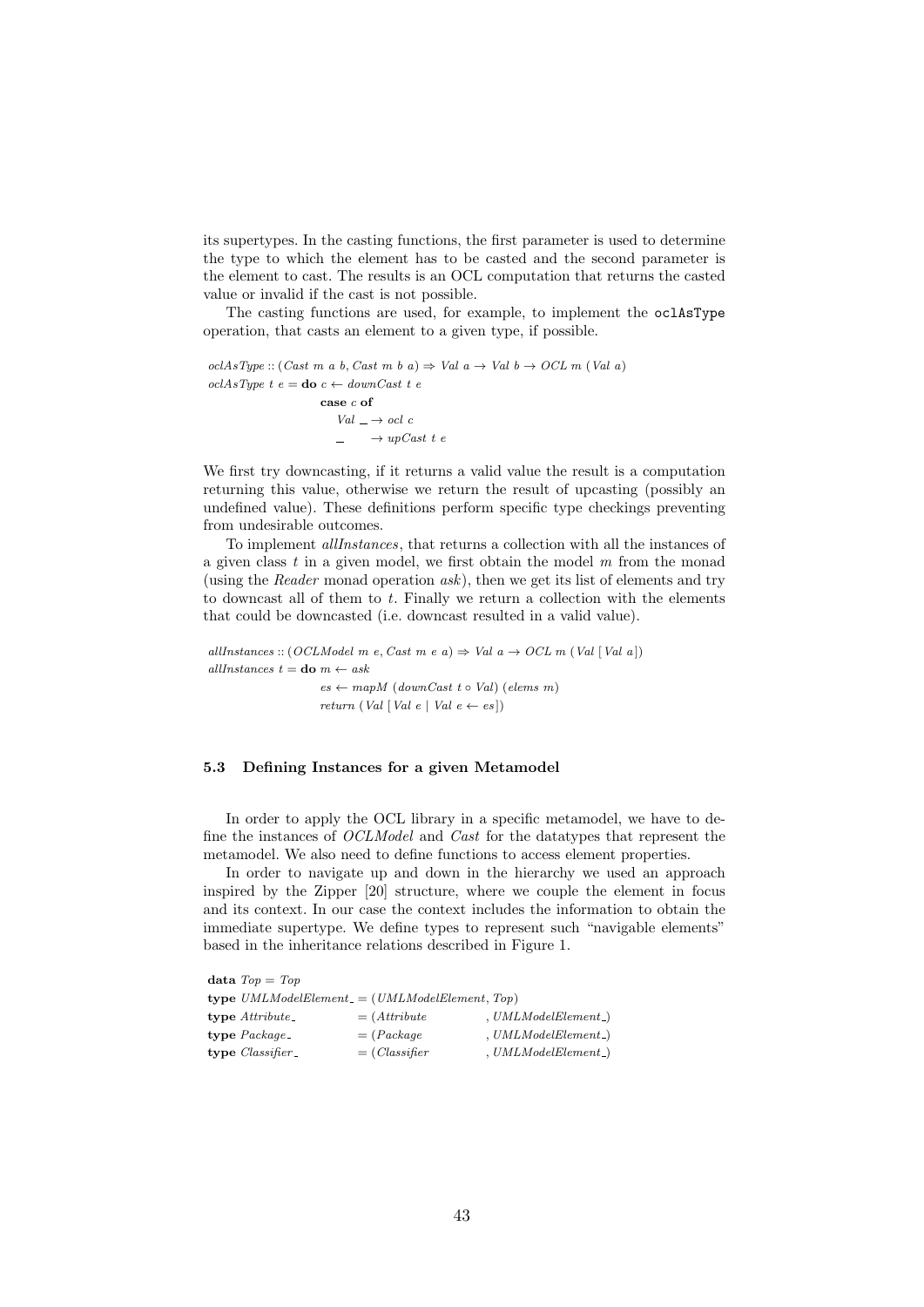| <b>type</b> $PrimitiveDataType = (PrimDataType)$ |                      | $, Classifier_{})$ |
|--------------------------------------------------|----------------------|--------------------|
| type $Class_$                                    | $=$ ( <i>Class</i> ) | $, Classifier_{})$ |

Thus, in the instance of OCLModel for the UML Model defined in Figure 2, the type of the top-level elements is  $UMLModelElement$ ; i.e. navigable UMLModelElements.

instance OCLModel Model UMLModelElement\_where elems (Model l) = map ( $\lambda e \rightarrow (e, Top)$ ) l

To downcast to an immediate child in this representation, we return the child coupled with the actual (navigable) element, while to upcast to an immediate supertype we only need to return the second component of the pair. We show this in the instance of *Cast* for *Classifier* and *Class*...

instance Cast Model Classifier\_Class\_where  $downCast \_ (Val \ e \ @ (Classifier \_ (Just (Classifier ChCla x)), \_)) = ocl (Val (x, e))$  $downCast \_\_ = col \ Inv$  $upCast = (Val (-, e)) = ocl (Val e)$ 

If we try to downcast a Classifier element as a Class which is not (e.g. a PrimitiveDatatype), then an invalid value is returned.

When casting to classes further in the inheritance path, we use the casting functions of the inmmediate parent or child. For example in the instance for UMLModelElement\_ and Class\_, to downcast from UMLModelElement\_ to Class<sub>-</sub>, we obtain the Classifier<sub>-</sub> and then downcast it to Class<sub>-</sub>.

```
instance Cast Model Classifier Class \Rightarrow Cast Model UMLModelElement Class where
  downCast t (Val e \mathcal{Q}(UMLModelElement \_ \_ \_ (UMLMECCla c), Top))= downCast t (Val (c, e))
  downCast \_\_ = col \ InvupCast t (Val (, e)) = upCast t (Val e)
```
Notice that the first parameter of the casting functions is only used to determine the type to which we want to cast, and thus, due to lazy evaluation, it is never evaluated. For all the classes of the metamodel, we define a dummy value, which can be used just to provide its type information.

|                                 |  | $\_UMLModelElement = \perp :: Val UMLModelElement$ |
|---------------------------------|--|----------------------------------------------------|
| $\mathcal{A}$ ttribute          |  | $=$ $\perp$ :: <i>Val Attribute</i>                |
| Package                         |  | $=$ $\perp$ :: Val Package                         |
| $\mathcal{L}$ <i>Classifier</i> |  | $=$ $\perp$ :: <i>Val Classifier</i>               |
| $\mathcal{L}$ ass               |  | $=$ $\perp$ :: <i>Val Class</i>                    |
| $\_Primitive data type$         |  | $=$ $\perp$ :: Val PrimitiveDataType_              |

Such values have been used in Figure 5 to refer to the contexts of the invariants, and as arguments of the functions *allInstances*, *oclIsTypeOf* and *oclAsType*.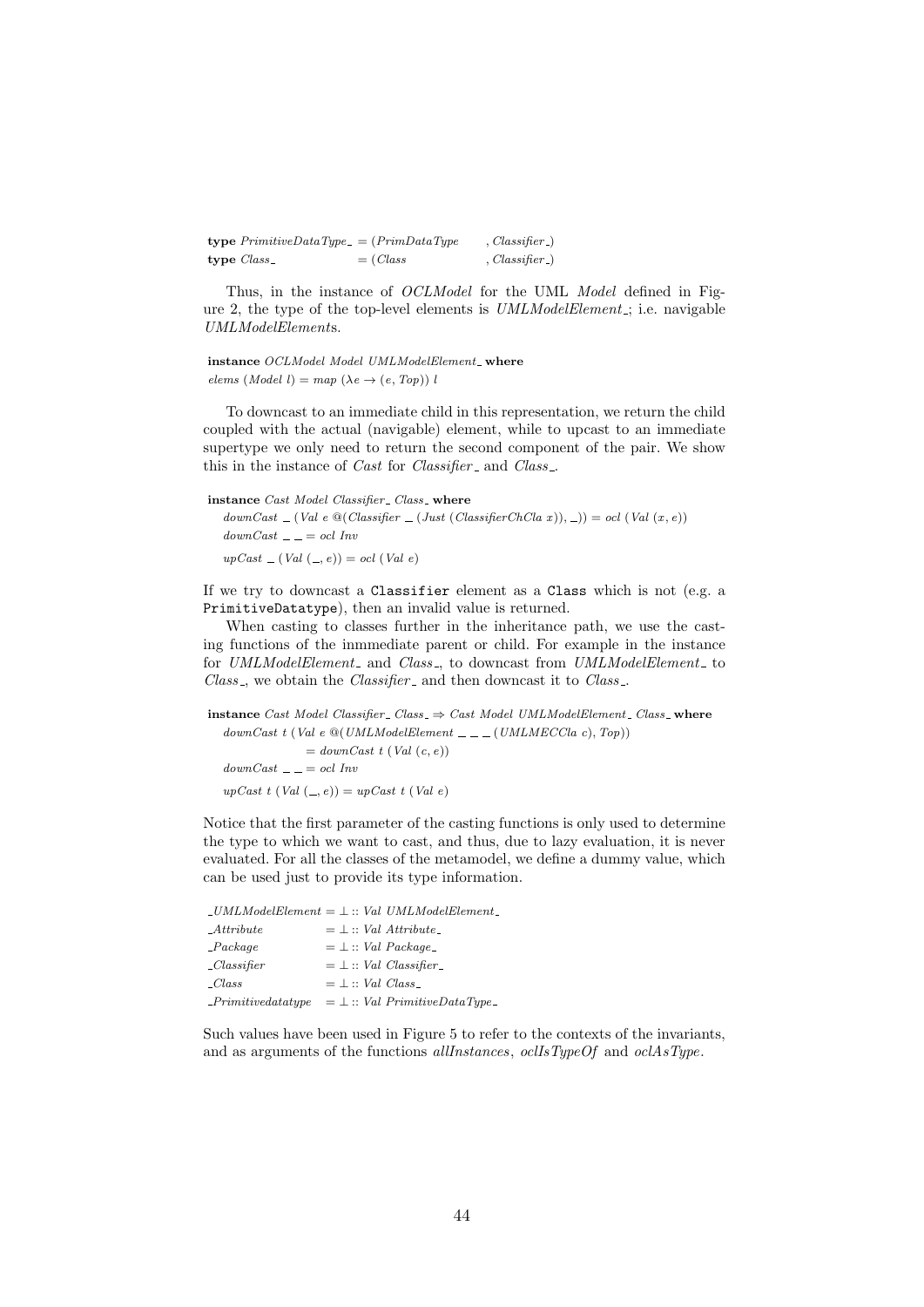Finally, the functions to access to the properties are implemented. For example, oid is a property of UMLModelElement, thus it is a property of every class that inherits from it. This is implemented by the function *oid*, that given an element of a given type  $a$ , if this type can be upcasted to  $UMLModelElement$ . then the value is upcasted and the property is obtained from the returned UMLModelElement.

oid :: Cast Model UMLModelElement a  $\Rightarrow$  Val a  $\rightarrow$  OCL Model (Val Int) oid  $a = upCast \text{ } \exists UMLModelElement \text{ } a \gg$ pureOCL ( $\lambda$ (UMLModelElement x \_ \_ \_, \_)  $\rightarrow$  return (Val x))

In the cases where the property is a reference to another element of the model, for example the Class owner of an Attribute, the element is looked up in the model and downcasted to the desider type. This is done by the function  $\ell \omega \mu M$ , which takes a value, representing the type to which we want to downcast, and an identifier, and searchs (and downcasts) the element in the list of elements of the model obtained from the monad.

```
owner :: Cast Model Attribute a \Rightarrow Val \ a \rightarrow OCL \ Model (Val Class)
owner a = upCast \DeltaAttribute a \ggpure OCL (\lambda(Attribute \_ x, \_) \rightarrow lookup M \_Class x)
```
Properties can return collections of elements. In this case the *lookupM* function has to be mapped to all the indices.

atts :: Cast Model Class -  $a \Rightarrow Val \ a \rightarrow OCL \ Model \ (Val \ [Val \ Attribute -])$ atts  $a = upCast \space \_\_Class \space a \gg\$ pureOCL ( $\lambda$ (Class x, \_)  $\rightarrow$  mapM (lookupM \_Attribute) x  $\gg$  ocl  $\circ$  Val)

## 6 Supporting OCL advanced features

Based on the functional setting defined in Section 5 we can provide an interpretation for many advanced OCL features proposed in the literature.

The first point of discussion is according the real OCL 2.5 plans as presented in [7]. The new version of OCL tends to rewrite many aspects of the specification as well as to improve it semantic basis and language constructs. In the current specification the expressions used within collections are textual macros, e.g. result and a.type.namespace = c.namespace within the iteration in example (Inv2), which poses certain restrictions. In the new version there will be a lambda type which is in the basis of functional programming languages for denoting an anonymous function abstraction. In our example iterate already defines a lambda abstraction with two parameters res and a: iterate  $(\lambda$ res  $a \rightarrow ocl$  res |&&|  $((ocl \ a...)$ |==|  $(ocl \ c...))$ .

Collection types are currently defined using a generic type T. In the new version it represents a type template parameter. Haskell functions can be polymorphic based on type variables (for primitive types and other functions). Our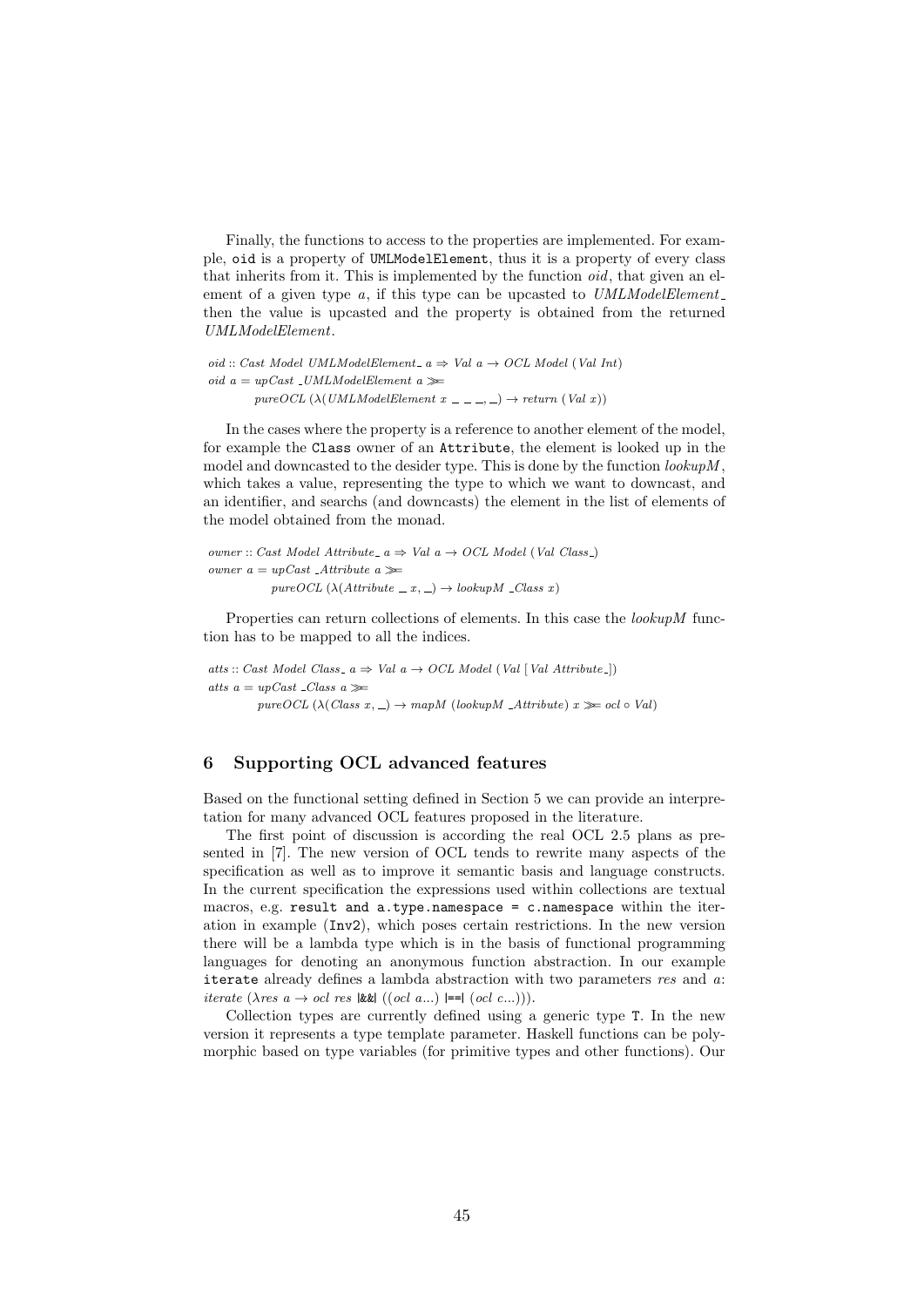OCL collection functions are all polymorphic, and they are based on basic polymorphic functions, e.g. the function *foldM* used for defining *iterate* which has the following type: foldM :: Monad  $m \Rightarrow (a \rightarrow b \rightarrow m \ a) \rightarrow a \rightarrow [b] \rightarrow m \ a$ .

Reflection is of special interest, not only for the definition of OCL (e.g. for resolving oclIsTypeOf) but also for the discovery and manipulation of metaobjects and metadata in metamodels, as introduced in MOF. This aspect requires further study. In this sense, Template Haskell [21], i.e. an extension to Haskell that adds compile-time metaprogramming facilities, needs to be analyzed.

Syntactic sugar issues are introduced in [7] to make OCL expressions more clear. Two specific proposals are of special interest: safe navigation and pattern matching. The existence of the null object is troublesome since it introduces potential navigation failures. Safe navigation [22] is proposed through the safe object navigation operator ? and the safe collection navigation operator ?->. These operators ensure that the result is the expected value or null; no invalid failure. As an example, the operators allow a1?.name instead of if a1 <> null then a1.name else null endif. Safe navigation can be easily supported by the definition of new operators  $(e.g. (2.1))$  and the corresponding handling of the Val values, or by defining more restrictive types.

OCL pattern matching was proposed in [6] in order to provide more concise specifications based on the definition of patterns over object structures instead of the use of repeated navigation expressions. The new version of OCL does not propose full pattern matching but a special case: typesafe if, which allows reducing the number of oclIsTypeOf/oclAsType uses. As an example, in (Inv3) instead of expressing if self.oclIsTypeOf(Class) then self.oclAsType(Class).f we can express if  $c : Class = self then c.f. In our functional setting this$ notation can be defined as a new operator *oclIf*. Nevertheless, pattern matching is a basic construct in Haskell so it could be further explored to support more complex expressions.

In [10] the authors propose to extend OCL with functional abstractions (possible higher-order functions) so the language may improve its abstraction and modularity capabilities, as well as providing a collection operations definition based on primitive collection operations and recursive functions. This is straightforward in Haskell which provides means for the definition of (higher-order) functions, lambda abstractions (as explained before) and a standard library of collection functions as fold and map. Haskell also provides a let and where declaration expression constructs. As an example, recall the definition of iterate which is defined as a higher-order function based on  $foldM$ . The definition of collection operations based on the use of monoid calculus (list comprehension in Haskell), as proposed in [11], is straightforward. In fact, Haskell already provides an implementation for Set, OrderedSet, Sequence and Bag collection types.

In [10] the authors also propose to allow implicit strict downcast in OCL collection operations, e.g. using the expression  $s$ ->forAll(c:Class | ...) instead of s->select(oclIsTypeOf(Class))->forAll(c:Class | ...). As with the case of safe navigation, this can be supported by the definition of new collection operators with the corresponding handling of the Val values.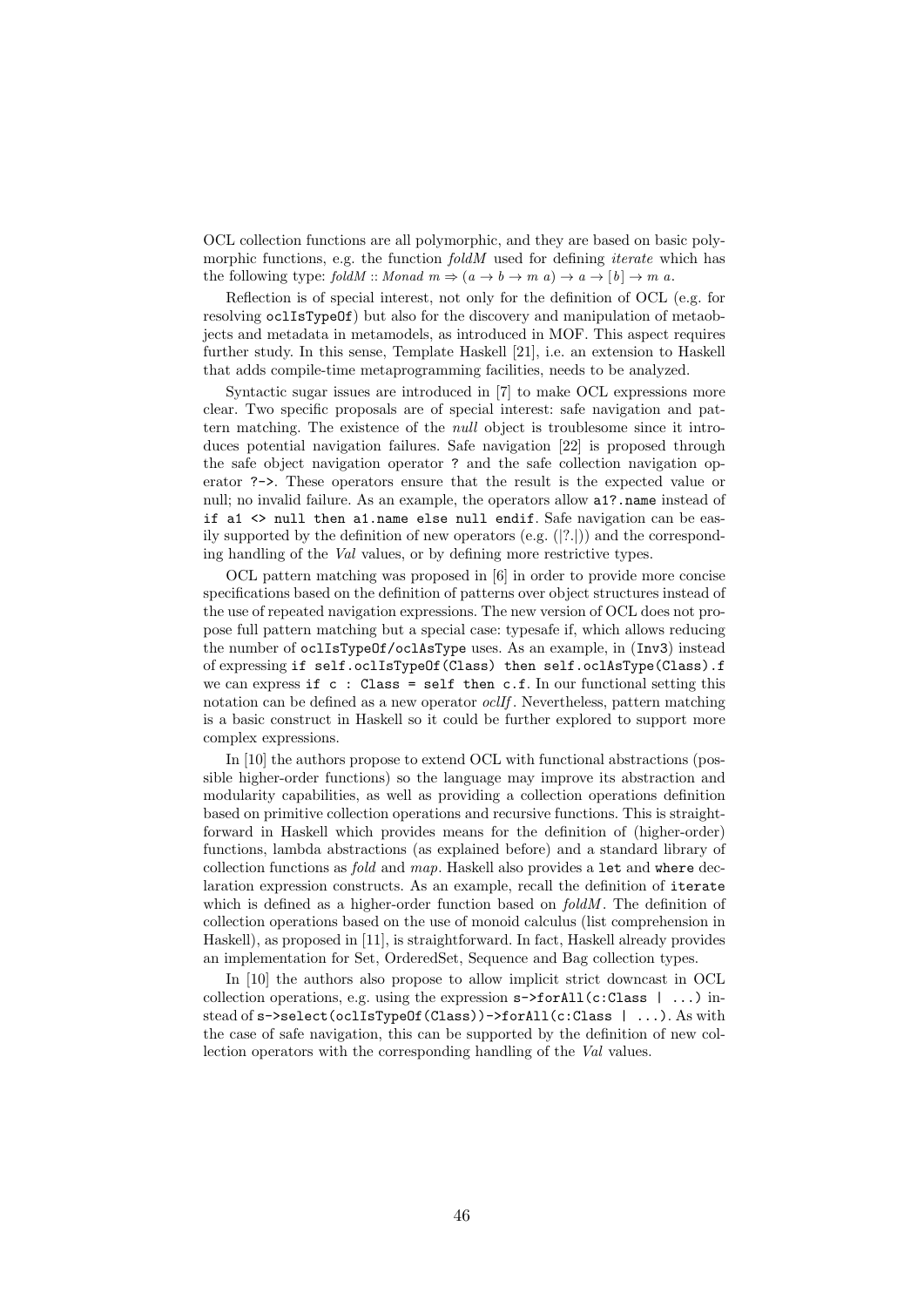Finally, in [8] the authors propose a lazy evaluation strategy for OCL which could be beneficial when processing large or infinite models. Lazy evaluation is Haskell's default evaluation strategy. Moreover, lazy evaluation provides means for processing infinite structures defined through functions or list comprehension. As an example, the expression  $Bag{1..}$  is equivalent to [1..].

## 7 Conclusions & Future Work

In this paper we have explored a functional approach to support the construction of an OCL interpreter. We have presented a Haskell-based representation of the main aspects of OCL and we have discussed how it provides a direct and clear interpretation for advanced OCL features proposed in the literature.

Although the functional infrastructure could be not easily readable for a inexperienced user, it can be predefined (the whole OCL library) and automatically generated (e.g. operations for accessing model properties). There is also a direct representation of the OCL invariants mimicking its structure. Moreover, the —Reader— monad allows a clean handling of errors and a precise definition of the four-valued semantics of OCL.

This approach is exploratory, thus it still needs further work to be put into real action. We need to continue developing the OCL library, e.g. considering other kind of collections and primitive types, and to fine tuning its semantics. In particular, it could be desirable to examine the relation between our definitions and the Isabelle/HOL-based semantics defined in [18]. Some OCL aspects could be not easily represented (e.g. tuples without a fixed length and heterogeneous collections) so they deserve further analysis. We also need to consider other OCL uses, e.g. for expressing pre- and post-conditions on operations, and to study the use of Template Haskell [21] for providing metaprogramming capabilities.

From a practical point of view, we need to focus on parsing and type checking issues. In particular, we are working on the automatic transformation of models, metamodels and OCL invariants into Haskell and its connection with the Eclipse Modeling Framework for simplifying these aspects. A benchmark comparison between our interpreter and others could also be of interest, since lazy evaluation has a main drawback which is that memory usage becomes hard to predict. Moreover, it will be desirable to essay an extension of the —Reader— monad in order to capture more expressive error messages.

Finally, we should evaluate the use of this approach together with model transformations in three directions: considering an extension of OCL for expressing model transformations, as in [23], continuing our previous work [17] on the use of Attribute Grammars for the same purpose, and exploring the functional definition of bidirectional model transformations.

## Acknowledgements

This work has been partially funded by the Agencia Nacional de Investigación e Innovación (ANII, Uruguay).